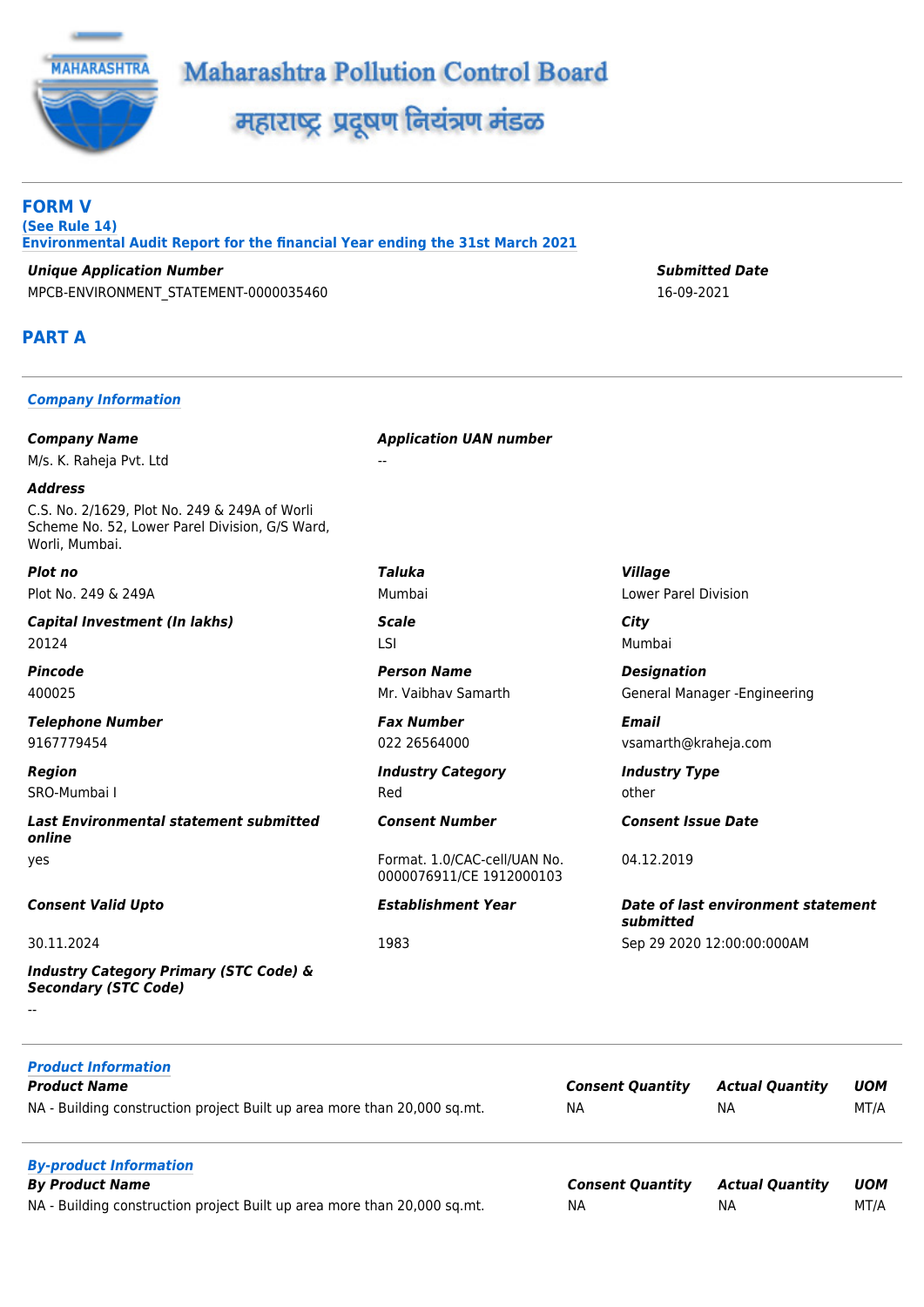# **Part-B (Water & Raw Material Consumption)**

| 1) Water Consumption in m3/day                                                         |                                                                                                 |                                                                                                             |                                                                   |                                                                                           |                                                                 |                           |                          |  |
|----------------------------------------------------------------------------------------|-------------------------------------------------------------------------------------------------|-------------------------------------------------------------------------------------------------------------|-------------------------------------------------------------------|-------------------------------------------------------------------------------------------|-----------------------------------------------------------------|---------------------------|--------------------------|--|
| <b>Water Consumption for</b><br><b>Process</b>                                         | Nil                                                                                             | <b>Consent Quantity in m3/day</b>                                                                           | Nil                                                               | <b>Actual Quantity in m3/day</b>                                                          |                                                                 |                           |                          |  |
| Cooling                                                                                | Nil                                                                                             |                                                                                                             | Nil                                                               |                                                                                           |                                                                 |                           |                          |  |
| <b>Domestic</b>                                                                        | 159                                                                                             |                                                                                                             | 85.40 (6.24 CMD Drinking for labors +79.17 Construction<br>water) |                                                                                           |                                                                 |                           |                          |  |
| <b>All others</b>                                                                      | Nil                                                                                             |                                                                                                             | Nil                                                               |                                                                                           |                                                                 |                           |                          |  |
| <b>Total</b>                                                                           | 159                                                                                             |                                                                                                             | 85.40                                                             |                                                                                           |                                                                 |                           |                          |  |
|                                                                                        | 2) Effluent Generation in CMD / MLD                                                             |                                                                                                             |                                                                   |                                                                                           |                                                                 |                           |                          |  |
| <b>Particulars</b>                                                                     | Daily Quantity of trade effluent from the factory                                               |                                                                                                             | <b>NA</b>                                                         | <b>Consent Quantity</b>                                                                   | <b>Actual Quantity</b><br>0                                     |                           | <b>UOM</b><br><b>CMD</b> |  |
|                                                                                        | Daily Quantity of sewage from the factory                                                       |                                                                                                             | 150                                                               |                                                                                           | 4.99                                                            |                           | <b>CMD</b>               |  |
|                                                                                        | Daily Quantity of Treated effluent from factory                                                 |                                                                                                             | <b>NA</b>                                                         |                                                                                           | 0                                                               |                           | <b>CMD</b>               |  |
| <b>Name of Products (Production)</b><br>NA - Building Construction project             | 2) Product Wise Process Water Consumption (cubic meter of<br>process water per unit of product) |                                                                                                             | <b>NA</b>                                                         | <b>During the Previous</b><br>financial Year                                              | <b>Financial year</b><br><b>NA</b>                              | <b>During the current</b> | <b>UOM</b><br><b>CMD</b> |  |
| unit of product)<br><b>Name of Raw Materials</b><br>NA - Building Construction project |                                                                                                 | 3) Raw Material Consumption (Consumption of raw material per                                                | financial Year<br><b>NA</b>                                       | <b>During the Previous</b>                                                                | <b>During the current</b><br><b>Financial year</b><br><b>NA</b> |                           | <b>UOM</b><br>Ton/Ton    |  |
| <b>4) Fuel Consumption</b><br><b>Fuel Name</b><br><b>Part-C</b>                        | HSD - (for DG Set - 2000 KVA* 1 No. & 500 KVA * 1 No.)                                          |                                                                                                             | 4982                                                              | <b>Consent quantity</b>                                                                   | 0                                                               | <b>Actual Quantity</b>    | <b>UOM</b><br>KL/A       |  |
| [A] Water                                                                              |                                                                                                 | Pollution discharged to environment/unit of output (Parameter as specified in the consent issued)           |                                                                   |                                                                                           |                                                                 |                           |                          |  |
| <b>Pollutants</b><br><b>Detail</b>                                                     | <b>Quantity of</b><br><b>Pollutants</b><br>discharged (kL/day)<br>Quantity                      | <b>Concentration of Pollutants</b><br>discharged(Mg/Lit) Except<br>PH, Temp, Colour<br><b>Concentration</b> |                                                                   | <b>Percentage of variation</b><br>from prescribed<br>standards with reasons<br>%variation |                                                                 | Standard Reason           |                          |  |
| NA.                                                                                    | <b>NA</b>                                                                                       | <b>NA</b>                                                                                                   |                                                                   | <b>NA</b>                                                                                 |                                                                 | $6.5 - 9$                 | <b>NA</b>                |  |
| [B] Air (Stack)<br><b>Pollutants Detail</b>                                            | <b>Quantity of</b><br><b>Pollutants</b><br>discharged (kL/day)<br>Quantity                      | <b>Concentration of Pollutants</b><br>discharged(Mg/NM3)<br><b>Concentration</b>                            |                                                                   | <b>Percentage of variation</b><br>from prescribed<br>standards with reasons<br>%variation |                                                                 | <b>Standard</b>           | Reason                   |  |

TPM Nil Nil Nil Nil Nil Nil Na NA 150 mg/ Nm3 NA

SO2 Nil Nil Nil Nil Nil Nil Na NA 150 mg/ Nm3 NA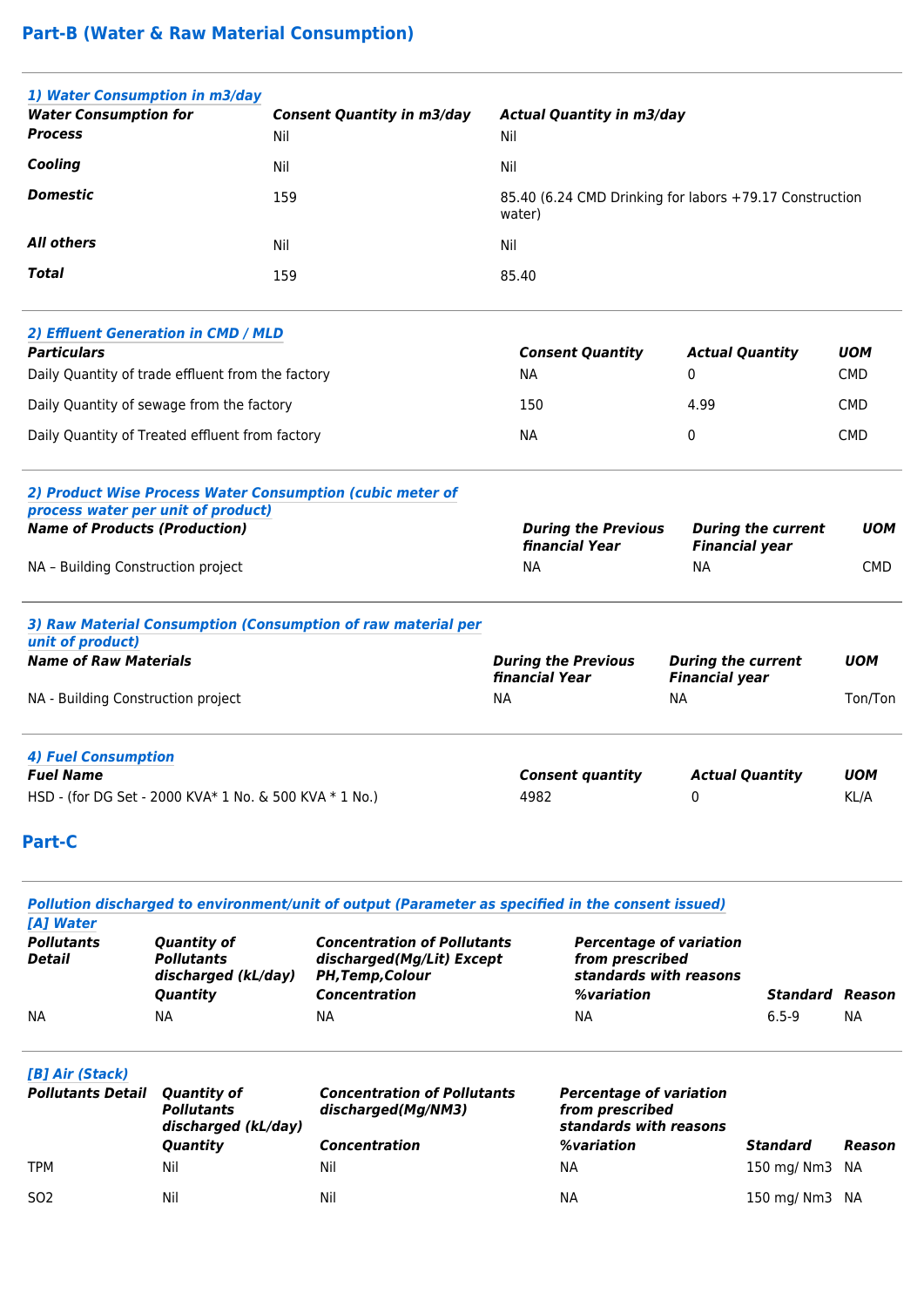| <b>HAZARDOUS WASTES</b><br><b>1) From Process</b><br>Hazardous Waste Type Total During Previous Financial year |               |                                                                         |               | <b>Total During Current Financial year</b>                                                                         | <b>UOM</b>         |
|----------------------------------------------------------------------------------------------------------------|---------------|-------------------------------------------------------------------------|---------------|--------------------------------------------------------------------------------------------------------------------|--------------------|
| 5.1 Used or spent oil<br><b>NIL</b>                                                                            |               |                                                                         | <b>NIL</b>    |                                                                                                                    | MT/A               |
| Other Hazardous Waste                                                                                          | NIL (E-Waste) |                                                                         | NIL (E-Waste) |                                                                                                                    | MT/A               |
| <b>2) From Pollution Control Facilities</b>                                                                    |               |                                                                         |               |                                                                                                                    |                    |
| <b>Hazardous Waste Type</b><br>0                                                                               | Nil           | <b>Total During Previous Financial year</b>                             | Nil           | <b>Total During Current Financial year</b>                                                                         | <b>UOM</b><br>MT/A |
| <b>Part-E</b>                                                                                                  |               |                                                                         |               |                                                                                                                    |                    |
| <b>SOLID WASTES</b><br>1) From Process                                                                         |               |                                                                         |               |                                                                                                                    |                    |
|                                                                                                                |               | Non Hazardous Waste Type Total During Previous Financial year           |               | <b>Total During Current Financial year</b>                                                                         | <b>UOM</b>         |
| Biodegradable                                                                                                  | 0             |                                                                         | 30            |                                                                                                                    | MT/A               |
| Non-Biodegradable                                                                                              | 0             |                                                                         | 0             |                                                                                                                    | MT/A               |
| <b>2) From Pollution Control Facilities</b>                                                                    |               |                                                                         |               |                                                                                                                    |                    |
| <b>Non Hazardous Waste Type</b>                                                                                |               | <b>Total During Previous Financial year</b>                             |               | <b>Total During Current Financial year</b>                                                                         | UOM                |
| STP Sludge                                                                                                     | <b>NA</b>     |                                                                         | <b>NIL</b>    |                                                                                                                    | MT/A               |
| 3) Quantity Recycled or Re-utilized within the<br>unit                                                         |               |                                                                         |               |                                                                                                                    |                    |
| <b>Waste Type</b>                                                                                              |               | <b>Total During Previous Financial</b><br>year                          |               | <b>Total During Current Financial</b><br>year                                                                      | <b>UOM</b>         |
| 0                                                                                                              |               | 0                                                                       |               | 0                                                                                                                  | MT/A               |
| <b>Part-F</b>                                                                                                  |               |                                                                         |               |                                                                                                                    |                    |
|                                                                                                                |               | indicate disposal practice adopted for both these categories of wastes. |               | Please specify the characteristics(in terms of concentration and quantum) of hazardous as well as solid wastes and |                    |
| 1) Hazardous Waste                                                                                             |               |                                                                         |               |                                                                                                                    |                    |
| <b>Type of Hazardous Waste Generated</b>                                                                       |               | <b>Qty of Hazardous Waste</b>                                           | <b>UOM</b>    | <b>Concentration of Hazardous Waste</b>                                                                            |                    |
| 5.1 Used or spent oil                                                                                          |               | <b>NIL</b>                                                              | MT/A          | Not Applicable                                                                                                     |                    |
| Other Hazardous Waste                                                                                          |               | NIL (E-Waste)                                                           | MT/A          | Not Applicable                                                                                                     |                    |
| 2) Solid Waste                                                                                                 |               |                                                                         |               |                                                                                                                    |                    |

| <i>LI JUHU WWJL</i> U                                   |    |            |                                                             |
|---------------------------------------------------------|----|------------|-------------------------------------------------------------|
| <b>Type of Solid Waste Generated Oty of Solid Waste</b> |    | <b>UOM</b> | <b>Concentration of Solid Waste</b>                         |
| Biodegradable                                           | 30 |            | MT/A Segregate and Handed over to Local Body for recycling. |
| Non Biodegradable                                       |    | MT/A NA    |                                                             |
| <b>STP</b>                                              | O. | MT/A NA    |                                                             |

# **Part-G**

*Impact of the pollution Control measures taken on conservation of natural resources and consequently on the cost of production.*